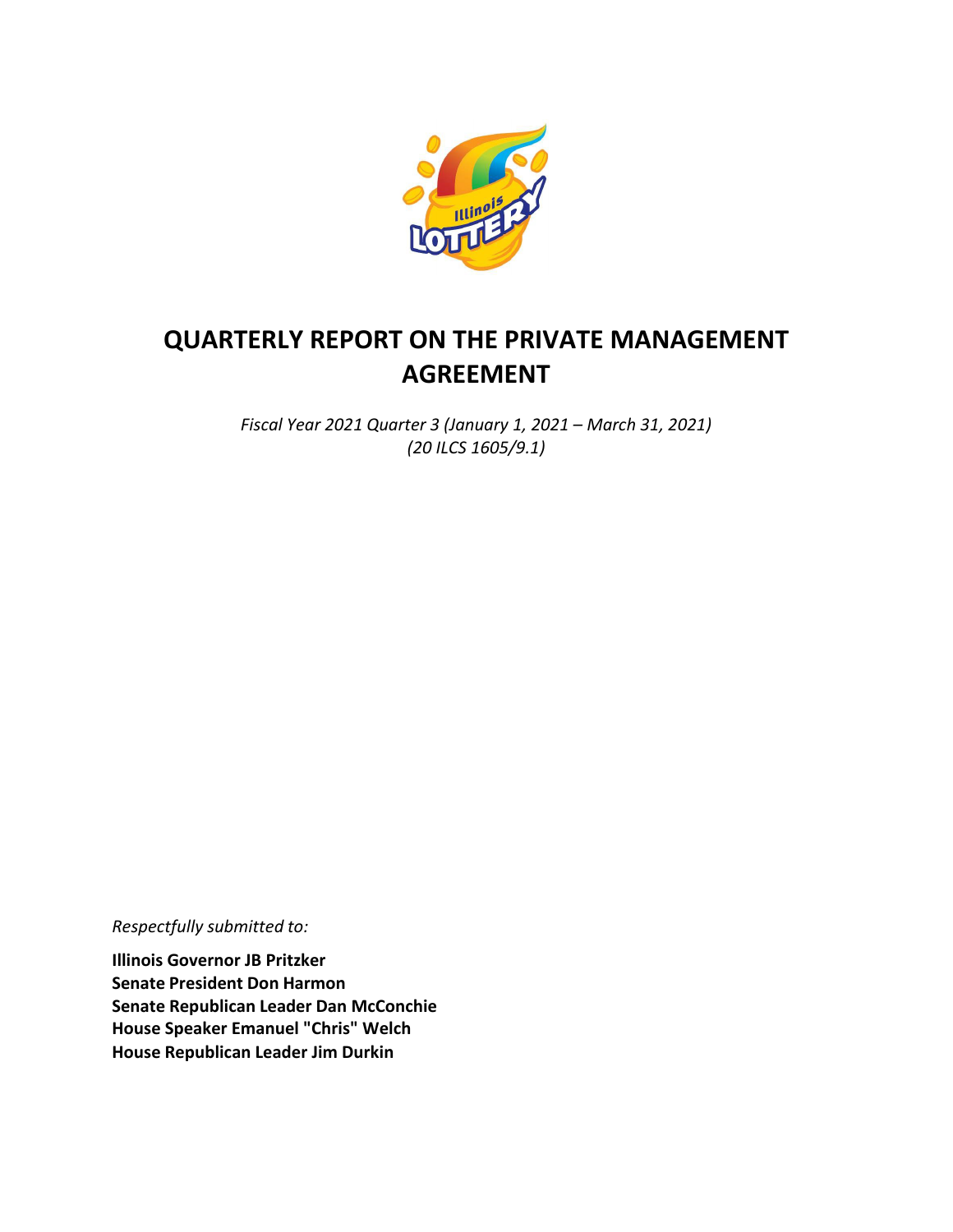### **The Illinois Lottery – Private Management Current Status**

In FY21, Camelot Illinois' ("Camelot") approved annual business plan ("Plan") projects to deliver an operating revenue of \$3.139 billion and an operating income of \$745 million. FY21 Q3 operating revenue was \$943.7 million which was 19% higher than the FY21 Q3 plan target of \$793.6 million. FY21 Q3 operating income was \$236.6 million, 26% higher than the FY21 Q3 Plan target of \$187.9 million. Contributions to the Common School Fund in FY21 Q3 were \$190.0 million, totaling \$52[1](#page-1-0).9 million or 68% of the prescribed amount for FY21<sup>1</sup>. When comparing to FY20, FY21 Q3 operating revenue stated above was 36% higher than the same quarter of FY20 when operating revenue was \$692.7 million. FY21 Q3 operating income stated was 52% higher than the same quarter of FY20 when operating income of \$155.9 million.

Draw based games saw a large increase in sales in FY21 Q3 with \$363.4 million, a 40.0% increase from the FY21 target of \$259.5 million. This increase was largely due to the jackpot performance of the multi-state games. Mega Millions and Powerball outperformed Plan by approximately \$42.7 million and \$24.3 million, or 142.2% and 81.9% respectively. The performance is mostly attributed to the \$730 million Mega Millions jackpot and the \$1 billion Powerball jackpot won in January. Due to the unpredictable nature of the jackpots for the multi-state games, quarterly budgeted sales do not account for large sales increases associated with large jackpot runs. Additionally, the Department continued to see favorable Pick game sales which outperformed plan by approximately \$35.3 million, or 25.5% compared to Plan and saw strong instant ticket performance outperforming Plan by approximately \$45.9 million, or 8.6% compared to Plan.

Lottery sales have remained strong throughout the United States during the COVID-19 pandemic, and Illinois Lottery sales have followed this trend. Factors such as increased discretionary income and fewer alternative entertainment options may have contributed to stronger Lottery sales.

The agency received many media stories and positive press surrounding the high jackpots. Q3 marketing and communications also focused on implementing the Willy Wonka Golden Ticket campaign and retail promotions. In late March, the Illinois Lottery introduced some renovations to the Lotto game. The price per ticket changed from \$1 to \$2 and players were given better odds and more chances to win \$1 million. The Lottery actively promoted the changes and received some positive earned media from it.

The year continues to follow the three core objectives of the business plan:

- **1. Protecting the player base** by minimizing player attrition in retail while maintaining and acquiring new digital players.
- **2. Demonstrating cost and margin consciousness** across the business to maximize contributions to the Common School Fund and other good causes.
- **3. Setting the foundation for a new generation of player growth** in FY22 and beyond.

<span id="page-1-0"></span> $1$  These amounts are prior to year-end adjusting entries in accordance with the PMA true up process.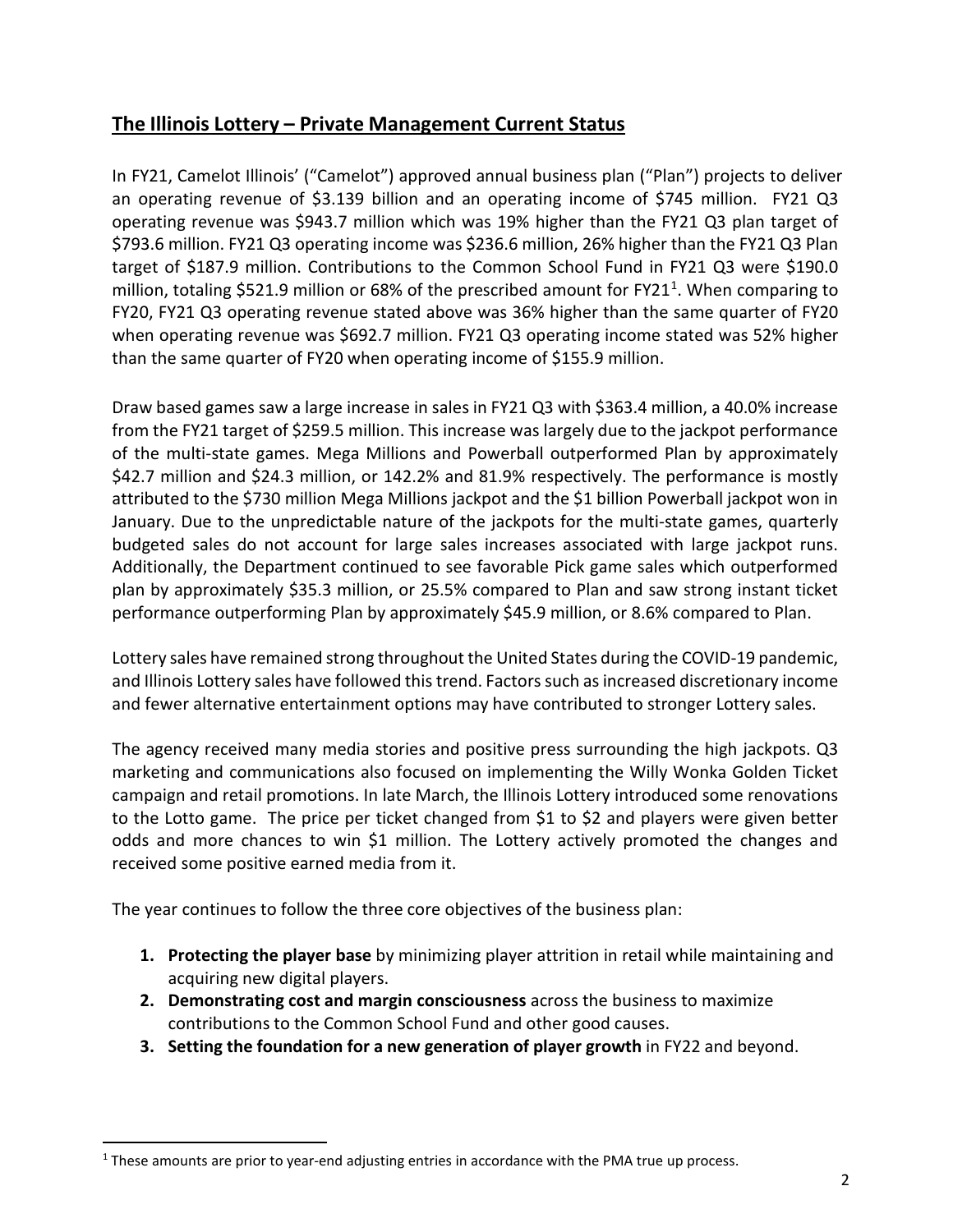### **Overall Sales and Transfers to Good Causes**

| <b>FY21</b>    | <b>Sales Revenue</b> | <b>Transfers to</b><br>Common<br><b>School Fund</b> | <b>Transfers to</b><br><b>Capital Projects</b><br><b>Fund</b> | <b>Transfers to Special</b><br><b>Causes</b> |
|----------------|----------------------|-----------------------------------------------------|---------------------------------------------------------------|----------------------------------------------|
| Q1             | \$786.1 million      | \$155.9 million                                     |                                                               | \$2.7 million                                |
| Q <sub>2</sub> | \$810.7 million      | \$176.0 million                                     |                                                               | \$2.6 million                                |
| Q <sub>3</sub> | \$942.0 million      | \$190.0 million                                     |                                                               | \$2.2 million                                |
| Q4             |                      |                                                     |                                                               |                                              |
| Total          | \$2,538.8 million    | \$677.9 million <sup>2</sup>                        |                                                               | \$7.5 million                                |

Below are the FY21 sales and transfers to good causes through Q3:

## **Specialty Cause Detail**

| <b>Specialty Ticket Cause</b>  | FY21 Transfers thru Q3 <sup>3</sup> |  |
|--------------------------------|-------------------------------------|--|
| Veterans                       | \$1,323,952                         |  |
| <b>Ticket for the Cure</b>     | \$566,342                           |  |
| The MS Project                 | \$668,794                           |  |
| <b>Red Ribbon Cash</b>         | \$561,681                           |  |
| <b>Special Olympics</b>        | \$765,702                           |  |
| <b>Police Memorials</b>        | \$562,834                           |  |
| <b>Homelessness Prevention</b> | \$1,057,657                         |  |
| Alzheimer's Awareness          | \$845,662                           |  |
| <b>STEAM</b>                   | \$1,106,061                         |  |
| <b>Total</b>                   | \$7,458,685                         |  |

<span id="page-2-0"></span><sup>&</sup>lt;sup>2</sup> Transfers to the Common School Fund (CSF) are made based upon net income available to transfer.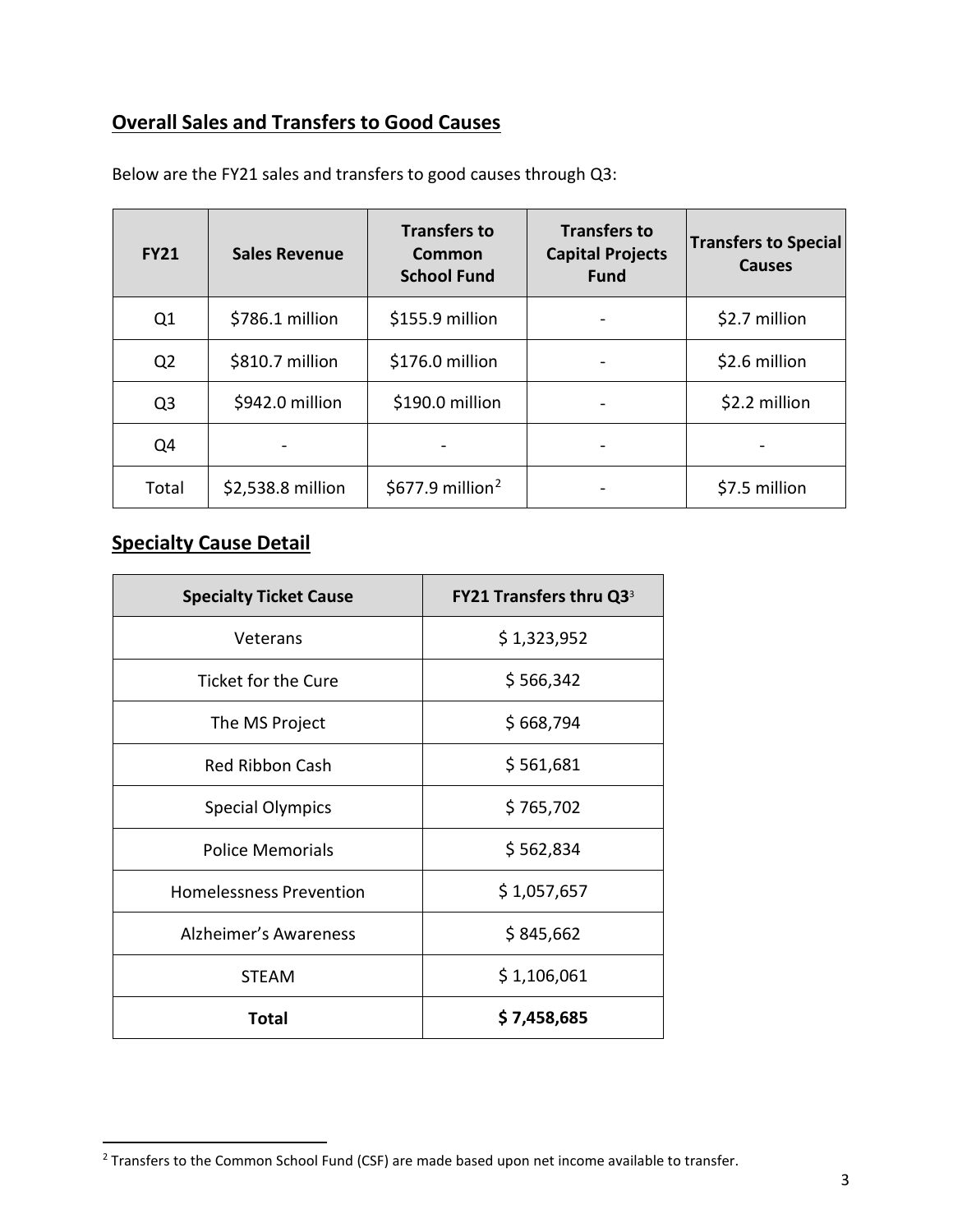#### **iLottery Program**

HB 3661 passed the Legislature in Spring 2019 and was signed by Gov. JB Pritzker on June 28, 2019. The bill extends the iLottery program through FY22 and allows the Lottery to offer Lucky Day Lotto, Pick 3, and Pick 4 through the program without a subscription. The Department and Camelot believe that iLottery channel is important to grow a modern and sustainable lottery and continue to focus on growth in this area.

The iLottery channel continued to see success and increased activity. iLottery sales in Q3 FY21 were \$53.5 million, \$14.5 million more than in Q2. FY21 Q3 iLottery sales were 45% higher than the FY21 Q3 Plan and 155% higher than FY20 Q3 iLottery sales.

| <b>FY21</b>    | <b>Internet Sales</b> | <b>Subscription Sales</b> | <b>Total iLottery Sales</b> |
|----------------|-----------------------|---------------------------|-----------------------------|
| Q <sub>1</sub> | \$30,197,820          | \$3,795,415               | \$33,993,235                |
| Q <sub>2</sub> | \$35,252,583          | \$3,718,629               | \$38,971,212                |
| Q <sub>3</sub> | \$49,041,460          | \$4,409,161               | \$53,450,621                |
| Q4             |                       |                           |                             |
| Total          | \$114,491,863         | \$11,923,205              | \$126,415,068               |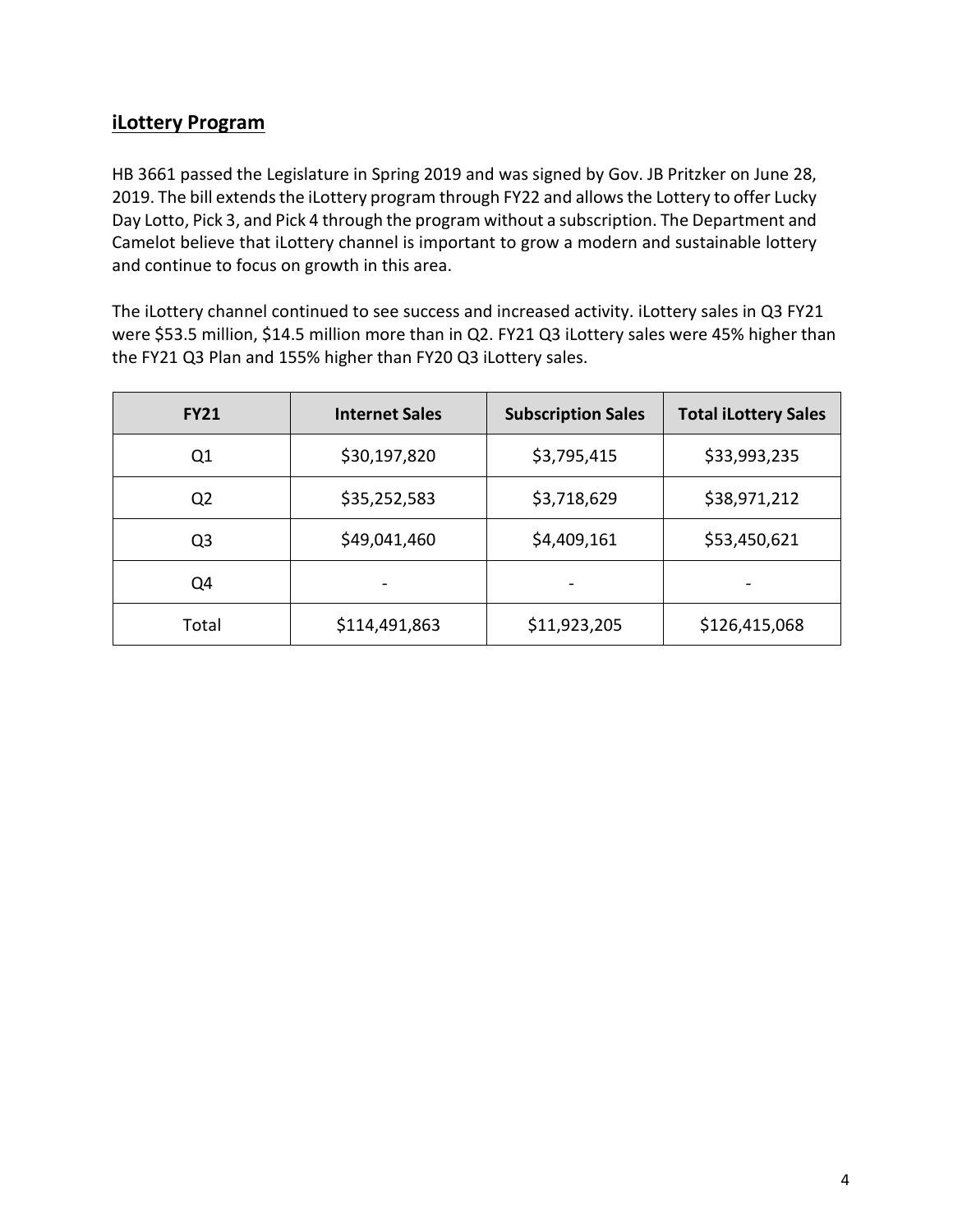### **Responsible Gaming**

In Q3, the Illinois Lottery received results from the 2020 Positive Play survey commissioned through an external research agency GamRes Limited. The results provided helpful insight into the Lottery's player base and their overall levels of responsible gambling behaviors and beliefs. Key takeaways from the survey results include:

- Most players scored high on:
	- o **Personal Responsibility** the extent to which a player considers how much money and time they should spend gambling
	- o **Honesty and Control** how honest players are with others about their gambling and how in control of their behavior they feel
- Approximately 40% of players surveyed could benefit by understanding **Pre-Commitment** the extent to which a player considers how much money and time they should spend gambling
- The lowest scoring subscale was **Gambling Literacy** the extent to which a player has an accurate understanding about the nature of gambling
- Younger players (18-34) scored lower in all subscales, with Gambling Literacy and Pre-Commitment being the lowest.

The Illinois Lottery will integrate the results of the 2020 Positive Play survey into its overall responsible gaming approach. Planned next steps include looking for opportunities to:

- Improve the gambling literacy of Illinois Lottery players as part of RG communications
- Incorporate "social proof" methodology to influence positive play (i.e. communicating common behaviors of the majority of players)
- Increase focus on improving gambling literacy and pre-commitment amongst younger players (18-34) through player education messages via social media.

During March 2021, the Illinois Lottery launched a statewide Problem Gambling Awareness campaign in support of the National Council on Problem Gambling's grassroot awareness efforts. The Illinois Lottery campaign helped to increase public awareness of problem gambling and highlighted available treatment and recovery services in Illinois. The campaign included the following elements:

- Social media messaging on the Lottery's social channels (including Facebook, Instagram, and Twitter)
- Printed articles promoting gambling literacy in publications throughout Illinois
- Problem gambling awareness messaging on OOH billboards in Springfield, IL
- Targeted player messaging through the monthly digital player newsletter
- Radio public service announcements.

The Illinois Lottery is Level 3 certified by the World Lottery Association under its Responsible Gaming Framework and maintains memberships with the National Council on Problem Gambling, Illinois Council on Problem Gambling, and the Illinois Alliance on Problem Gambling.